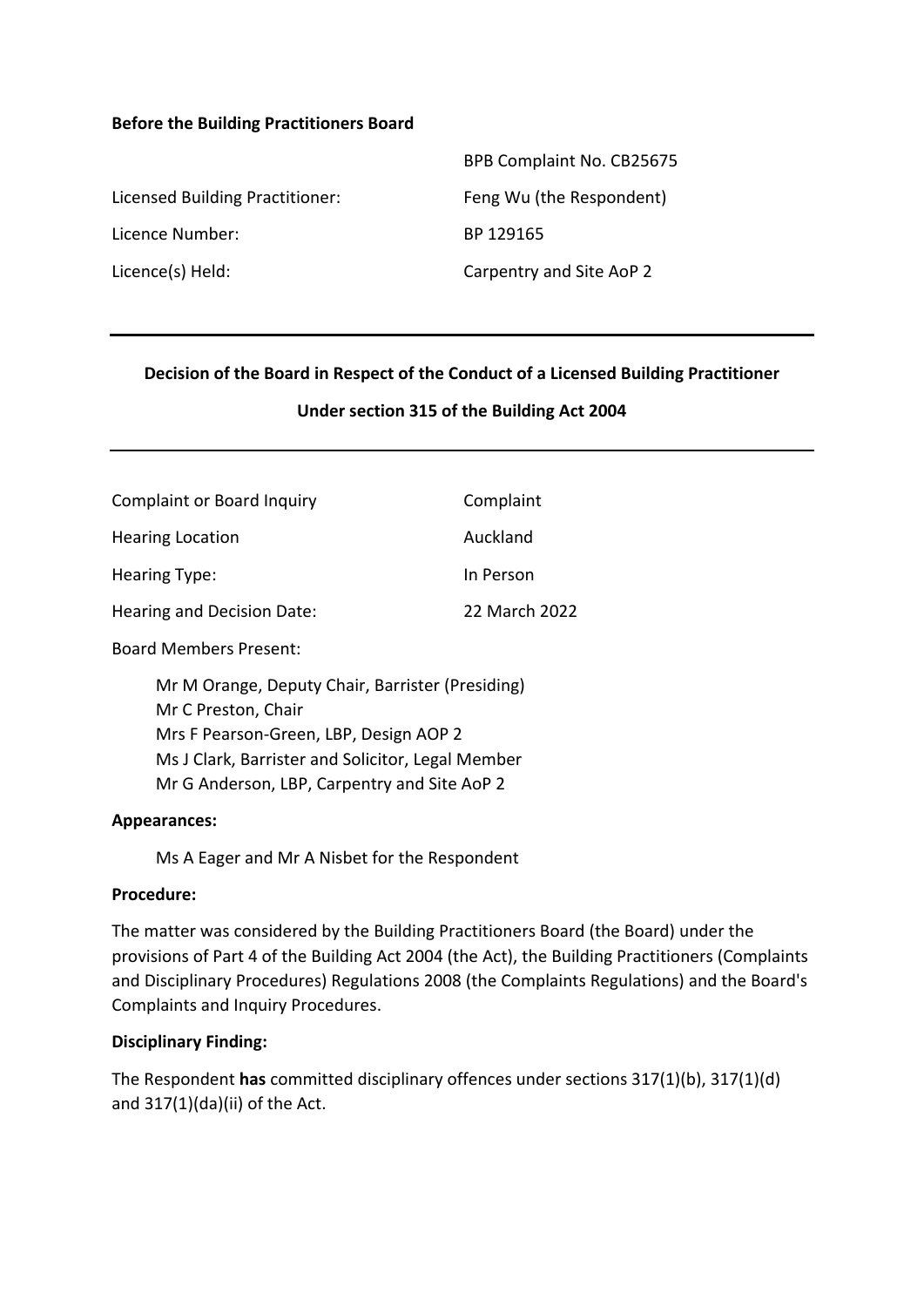# **Contents**

# <span id="page-1-0"></span>**Summary of the Board's Decision**

[1] The Respondent carried out building work in a negligent manner and in a manner that was not in accordance with the building consent issued. He also failed to provide a record of work on completion of restricted building work. He is fined \$2,500 and ordered to pay costs of \$3,500. The disciplinary finding will be recorded on the public Register for a period of three years.

# <span id="page-1-1"></span>**The Charges**

[2] The hearing resulted from a complaint about the conduct of the Respondent and a Board resolution under regulation 10 of the Complaints Regulations<sup>1</sup> to hold a hearing in relation to building work at [Omitted]. The alleged disciplinary offences the Board resolved to investigate were that the Respondent:

<sup>&</sup>lt;sup>1</sup> The resolution was made following the Board's consideration of a report prepared by the Registrar in accordance with the Complaints Regulations.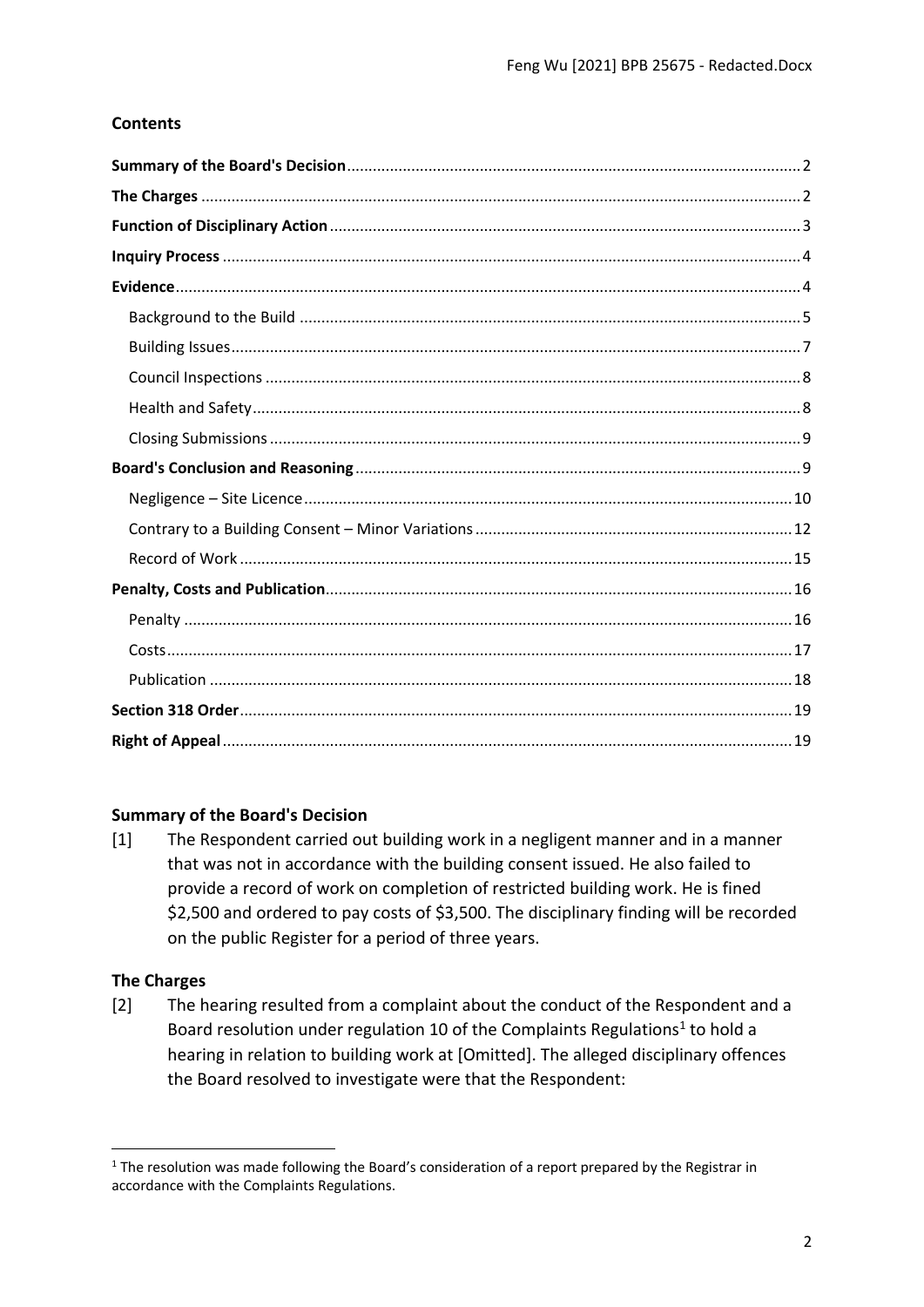- (a) carried out or supervised building work or building inspection work in a negligent or incompetent manner contrary to section 317(1)(b) of the Act, IN THAT, the Respondent, under his Carpentry Licence, may have carried out and/or supervised building work that failed a number of Auckland Council inspections, outlined in Tab 4.3 (pages 260-409) of the documents, and the Respondent, under his Site AoP 2 Licence may have failed to project manage the building works, construction sequencing, sub-contractors, inspections and failed inspections, to an acceptable standard;
- (b) carried out or supervised building work or building inspection work that does not comply with a building consent contrary to section 317(1)(d) of the Act, IN THAT, the building work identified in the failed Auckland Council inspection reports outlined in Tab 4.3 (pages 260-409) of the documents may not have been carried out in a manner that was consistent with the building consent issued; and
- (c) failed, without good reason, in respect of a building consent that relates to restricted building work that he or she is to carry out (other than as an ownerbuilder) or supervise, or has carried out (other than as an owner-builder) or supervised, (as the case may be), to provide the persons specified in section 88(2) with a record of work, on completion of the restricted building work, in accordance with section 88(1) of the Act contrary to section 317(1)(da)(ii) of the Act.

# <span id="page-2-0"></span>**Function of Disciplinary Action**

- [3] The common understanding of the purpose of professional discipline is to uphold the integrity of the profession. The focus is not punishment, but the protection of the public, the maintenance of public confidence and the enforcement of high standards of propriety and professional conduct. Those purposes were recently reiterated by the Supreme Court of the United Kingdom in *R v Institute of Chartered Accountants*  in England and Wales<sup>2</sup> and in New Zealand in Dentice v Valuers Registration Board<sup>3</sup>.
- [4] Disciplinary action under the Act is not designed to redress issues or disputes between a complainant and a respondent. In *McLanahan and Tan v The New Zealand Registered Architects Board, <sup>4</sup>* Collins J. noted that:

*"… the disciplinary process does not exist to appease those who are dissatisfied … . The disciplinary process … exists to ensure professional standards are maintained in order to protect clients, the profession and the broader community."*

<sup>&</sup>lt;sup>2</sup> R v Institute of Chartered Accountants in England and Wales [2011] UKSC 1, 19 January 2011.

<sup>3</sup> [1992] 1 NZLR 720 at p 724

<sup>4</sup> [2016] HZHC 2276 at para 164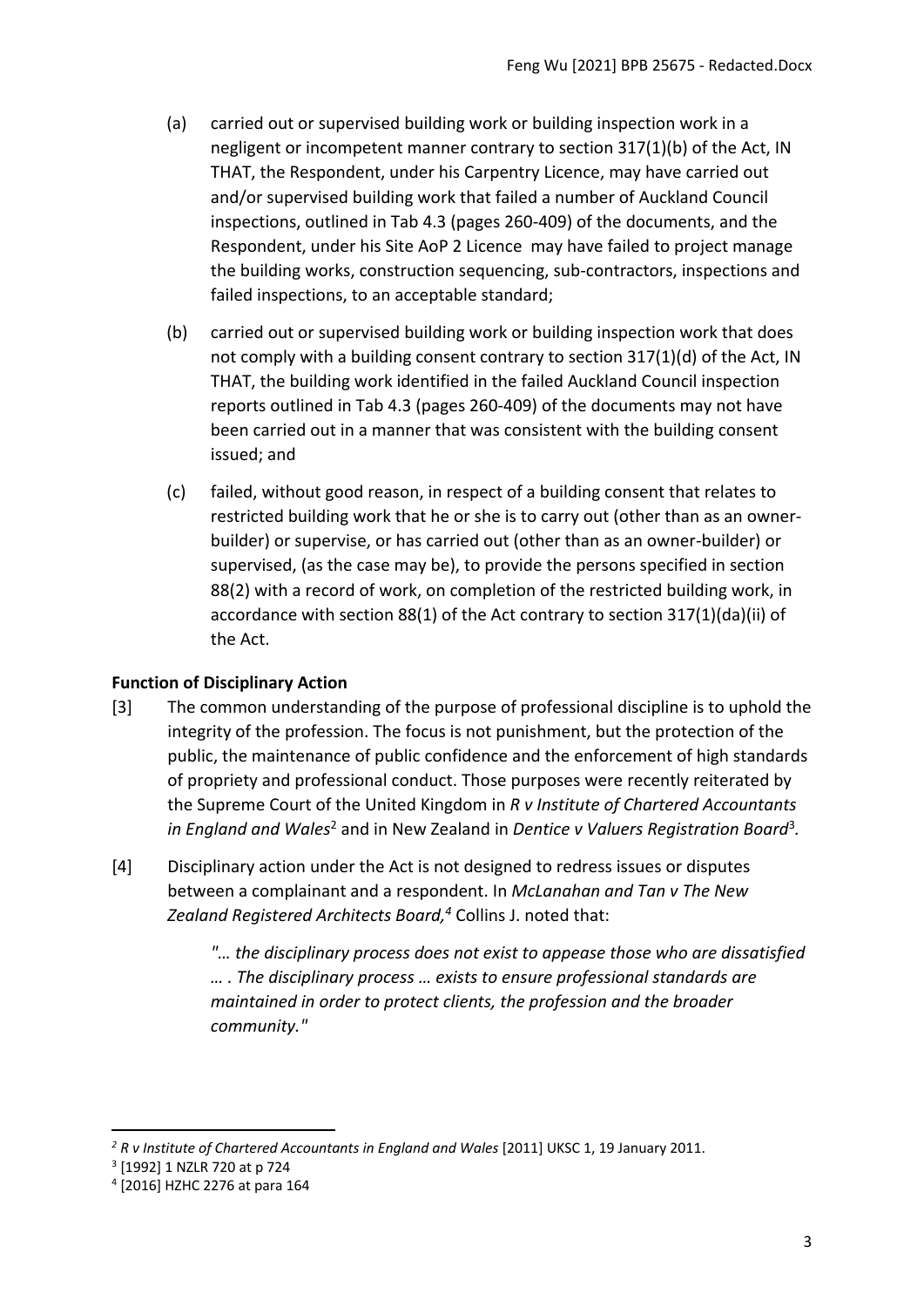[5] In a similar vein, the Board's investigation and hearing process is not designed to address every issue that is raised in a complaint or by a complainant. The disciplinary scheme under the Act and Complaint's Regulations focuses on serious conduct that warrants investigation and, if upheld, disciplinary action. Focusing on serious conduct is consistent with decisions made in the New Zealand courts in relation to the conduct of licensed persons<sup>5</sup>:

> *… the statutory test is not met by mere professional incompetence or by deficiencies in the practice of the profession. Something more is required. It includes a deliberate departure from accepted standards or such serious negligence as, although not deliberate, to portray indifference and an abuse.*

- [6] Finally, the Board can only inquire into "the conduct of a licensed building practitioner" with respect to the grounds for discipline set out in section 317 of the Act. Those grounds do not include contractual breaches other than when the conduct reaches the high threshold for consideration under section 317(1)(i) of the Act, which deals with disrepute.
- [7] The above commentary on the limitations of the disciplinary process are important to note as, on the basis of it, the Board's inquiries, and this decision, focus on and deal with the serious conduct complained about.

## <span id="page-3-0"></span>**Inquiry Process**

- [8] The investigation and hearing procedure under the Act and Complaints Regulations is inquisitorial, not adversarial. There is no requirement for a complainant to prove the allegations. Rather the Board sets the charges, and it decides what evidence is required at a hearing to assist it in its investigations. In this respect, the Board reviews the available evidence when considering the Registrar's Report and determines the witnesses that it believes will assist at a hearing. The hearing itself is not a review of all of the available evidence. Rather it is an opportunity for the Board to seek clarification and explore certain aspects of the charges in greater depth.
- [9] Whilst a complainant may not be required to give evidence at a hearing, they are welcome to attend and, if a complainant does attend, the Board provides them with an opportunity to participate in the proceedings.

### <span id="page-3-1"></span>**Evidence**

- [10] The Board must be satisfied on the balance of probabilities that the disciplinary offences alleged have been committed*<sup>6</sup>* . Under section 322 of the Act, the Board has relaxed rules of evidence that allow it to receive evidence that may not be admissible in a court of law.
- [11] The procedure the Board uses is inquisitorial, not adversarial. The Board examines the documentary evidence available to it prior to the hearing. The hearing is an

<sup>5</sup> *Pillai v Messiter (No 2)* (1989) 16 NSWLR 197 (A) at 200

<sup>6</sup> *Z v Dental Complaints Assessment Committee* [2009] 1 NZLR 1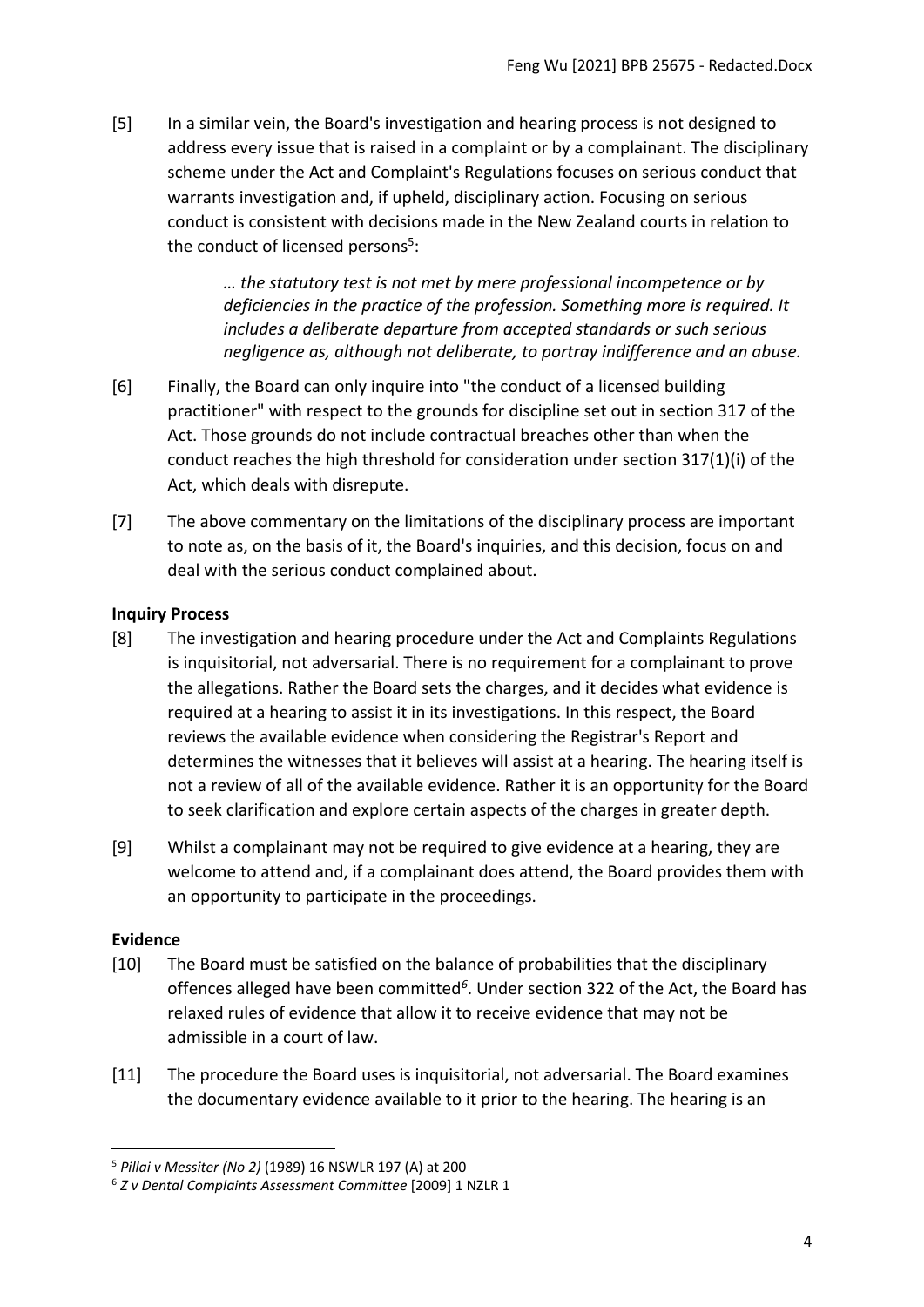opportunity for the Board, as the inquirer and decision-maker, to call and question witnesses to further investigate aspects of the evidence and to take further evidence from key witnesses. The hearing is not a review of all of the available evidence.

[12] In addition to the documentary evidence before the Board heard evidence at the hearing from:

| Feng Wu   | Respondent                                                                                                         |
|-----------|--------------------------------------------------------------------------------------------------------------------|
| [Omitted] | Complainants                                                                                                       |
| [Omitted] | Licensed Building Practitioner, Carpentry,<br>BPO124265, cladding installer                                        |
| [Omitted] | Licensed Building Practitioner, Design AoP 2,<br>designer for the building consent and engineer<br>to the contract |
| [Omitted] | Membrane installer                                                                                                 |
| [Omitted] | Licensed Building Practitioner, Carpentry,<br>BP110690, foundation installer                                       |

- [13] The documents before the Board included statements created for the purpose of an adjudication under the Constructions Contracts Act 2002 (the CCA). Section 68 of the CCA provides that evidence and documents in relation to an adjudication are confidential but that the parties to it can agree to confidentiality being waived. At the commencement of the hearing, both the Respondent and the Complainant, who were parties to the adjudication, consented to the admission of the statements.
- [14] Counsel for the Respondent assisted the Board by providing comprehensive submissions. Those submissions included an acknowledgement from the Respondent that he had breached sections 317(1)(d) and 317(1)(da)(ii) of the Act but that the Board should not make a finding of negligence or incompetence under section 317(1)(b) of the Act on the basis that the conduct was not serious enough to warrant a disciplinary outcome. The hearing and the Board's investigations focused on the Respondent's conduct as it related to the charge under section 317(1)(b) of the Act.

# <span id="page-4-0"></span>Background to the Build

- [15] The Respondent's company, JR Group NZ Limited, was contracted to build a new residential home for the Complainants. It was a substantial home (432 $m<sup>2</sup>$ ) and a complex build over three levels with architectural features. [Omitted] was the designer for the project. [Omitted] prepared and submitted the building consent documentation and had been engaged by the Complainants to approve progress claims as the build progressed. [Omitted] was described as the engineer to the contract.
- [16] The Respondent both carried out and supervised building work (carpentry work on foundations, framing and trusses) on the project. He supplied materials, labour and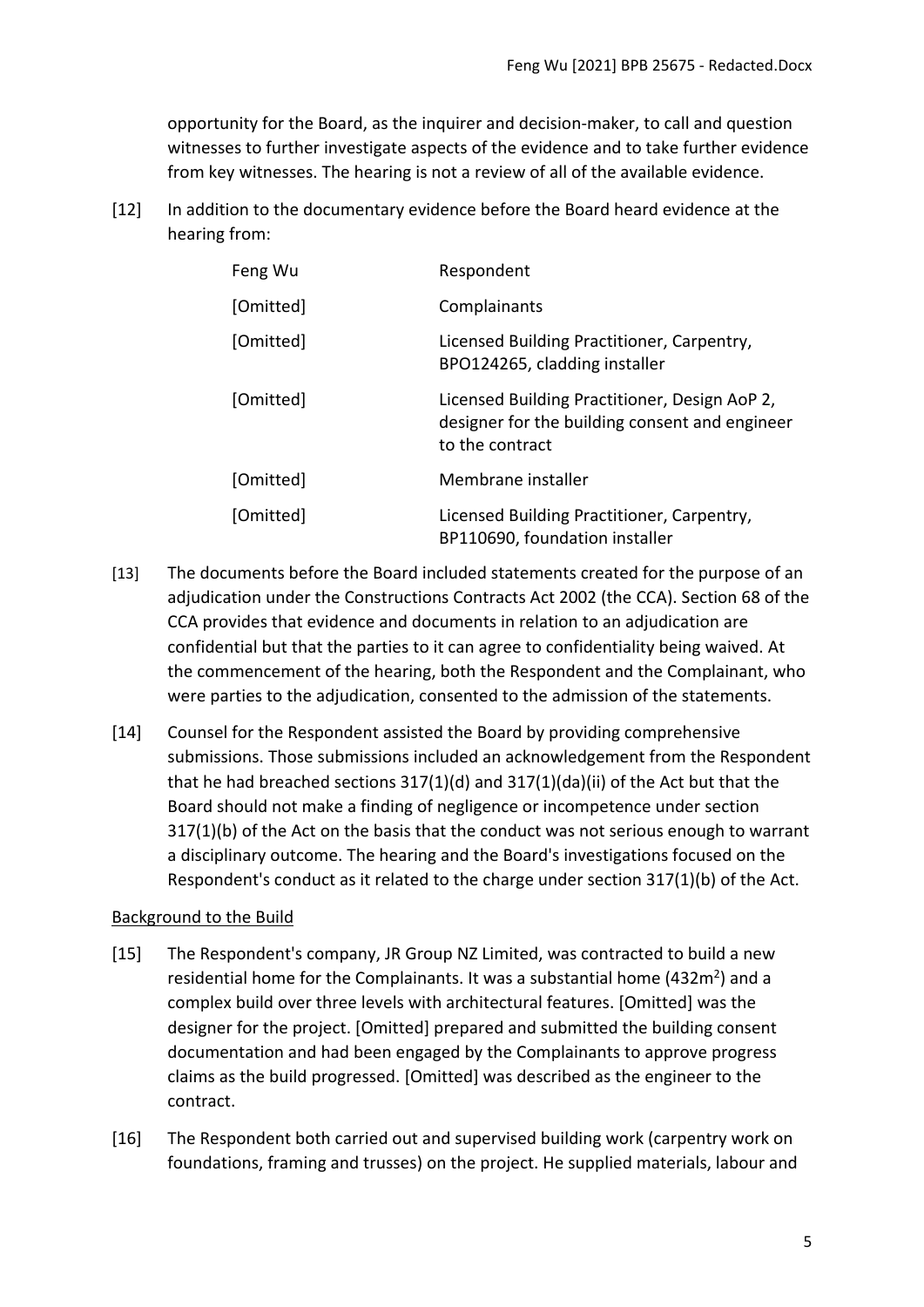engaged subcontractors, some of whom were Licensed Building Practitioners. The main subcontractor builders that he engaged were [Omitted] (BP[Omitted], Licensed Building Practitioner, Carpentry) and [Omitted]. The Board resolved to summon [Omitted] to the hearing but was advised that [Omitted], whose licence has been voluntarily suspended, had left New Zealand prior to the hearing proceeding. He did not appear. [Omitted] was responsible for the installation of the building wrap, cladding cavity battens and windows and had had extensive previous experience with the Respondent. [Omitted] carried out the installation of Nu Wall cladding.

[17] The build did not progress to its completion. Nor was it without issues. Counsel for the Respondent's submissions noted:

> *The project did not run smoothly and throughout the construction process amendments were required to the consent design. Numerous changes to the design requested by the Owners and additional works required by Auckland Council also led to delays.*

- [18] A commercial dispute arose toward the end of the build which resulted in the contract for the build being brought to an end on or about 7 August 2018. At that time, the following work was not complete:
	- (a) boundary block and concrete fence walls;
	- (b) cladding weatherboards;
	- (c) cladding stone;
	- (d) cladding block plaster; and
	- (e) cladding sto finish.
- [19] The Respondent did not provide a record of work for his restricted building work and withheld other documentation on the basis of the commercial dispute. At the hearing, the Respondent provided the Complainants with the Respondent's record of work and the other documentation required for a Code Compliance Certificate application. The Respondent accepted that he could not withhold a record of work because he had not been paid.
- [20] The Respondent accepted that he had breached section 317(1)(d) of the Act on the basis that it is a strict liability disciplinary provision. Counsel noted that there were, however, explanations that the Board should take into account in determining the appropriate penalty, including that the deviations from the building consent were done for rational reasons and on the basis of expert advice and the Respondent's own experience as a builder. Counsel for the Respondent also brought the fraught relationship between the Respondent and [Omitted] as engineer to the contract to the Board's attention as a factor that complicated the build and the processes around making changes during the build.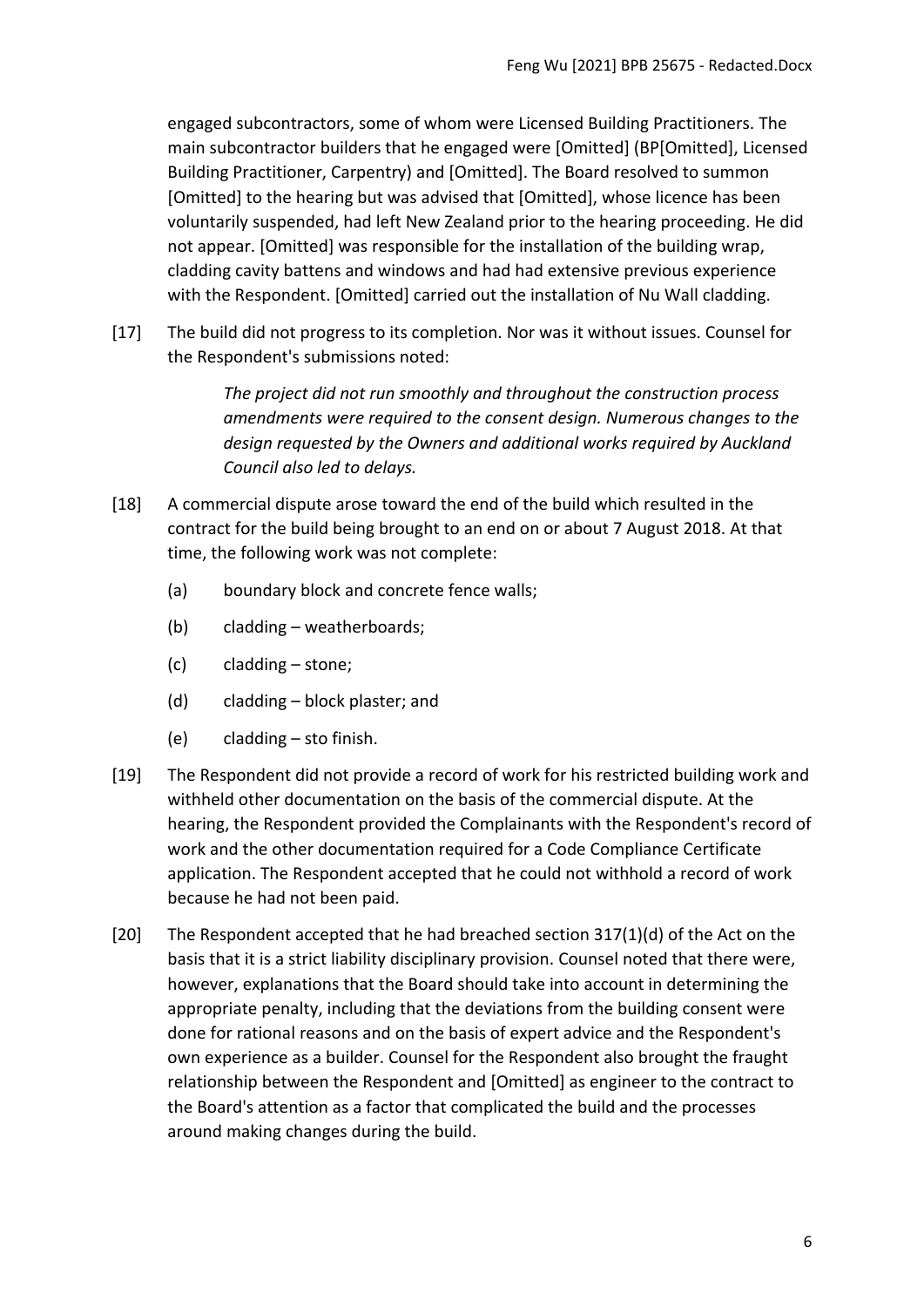## <span id="page-6-0"></span>Building Issues

- [21] The Respondent gave evidence that he was on site every day anywhere from one hour to a full day except for a period of about two weeks in early February 2018 when the build was at the cladding stage when he was on holiday. When on site he would check progress and the quality of the build and would plan and prepare for the next steps in the build. At the time of the build, the Respondent had some six reasonable sized builds underway in the Auckland region using contracted resources.
- [22] [Omitted], an experienced Nu Wall installer, gave evidence that he met with the Respondent prior to the preparatory work for the installation of the Nu Wall cladding starting. He provided advice to the Respondent on specific Nu Wall requirements for cavity battens and detailing around windows. The Respondent accepted that he had not passed those details onto [Omitted], who had carried out the preparatory work. As a result, [Omitted] estimated that approximately 70% of the battens and wrap had to be replaced and approximately 50% of the windows removed and re-fitted as the work had not been completed in accordance with the Nu Wall cladding specifications, which formed part of the Building Consent. Specifically, the set out of battens and vermin strip was incorrect, as were building wrap overlaps and the windows had to be removed so that the cladding could be installed. The errors resulted in an estimated two to three weeks of extra work. The Respondent noted that the consented plans lacked specific detail about the Nu Wall cladding installation.
- [23] During the build, multiple changes to the design, as consented, were undertaken. The Respondent outlined the process he used to make changes to a building consent, noting that if the change was non-structural, he would use an on-site minor variation process and would engage with the architect and engineer as and when required but that, on this project, the changes had to go through [Omitted] as the engineer to the contract. [Omitted] disagreed. He stated that early in the project, the Respondent was making changes on-site and without any consultation with him or the owner and that when this was discovered, the Respondent was then required to process changes through him ([Omitted]). A foundation and retaining wall change prior was referenced as an example.
- [24] [Omitted] gave evidence that when he attended the site about a month into the build to approve works for a progress claim, he ascertained that the set out of a retaining wall had been changed. The Respondent gave evidence that the change was necessitated when, following the site cut, it became apparent that the retaining wall, as designed at 1.9 metres, had to be raised to 2.8 metres. The Respondent stated that he had engaged with the engineer and had obtained instructions for a change to pole sizes and depths prior to the work being undertaken and that a site note was issued. The Respondent could not recall if he engaged with the Council as regards the change prior to the associated work being carried out. He accepted that a minor variation had not been processed for it but submitted that the work had to be carried out as a matter of urgency to avoid the impact of impending rain. He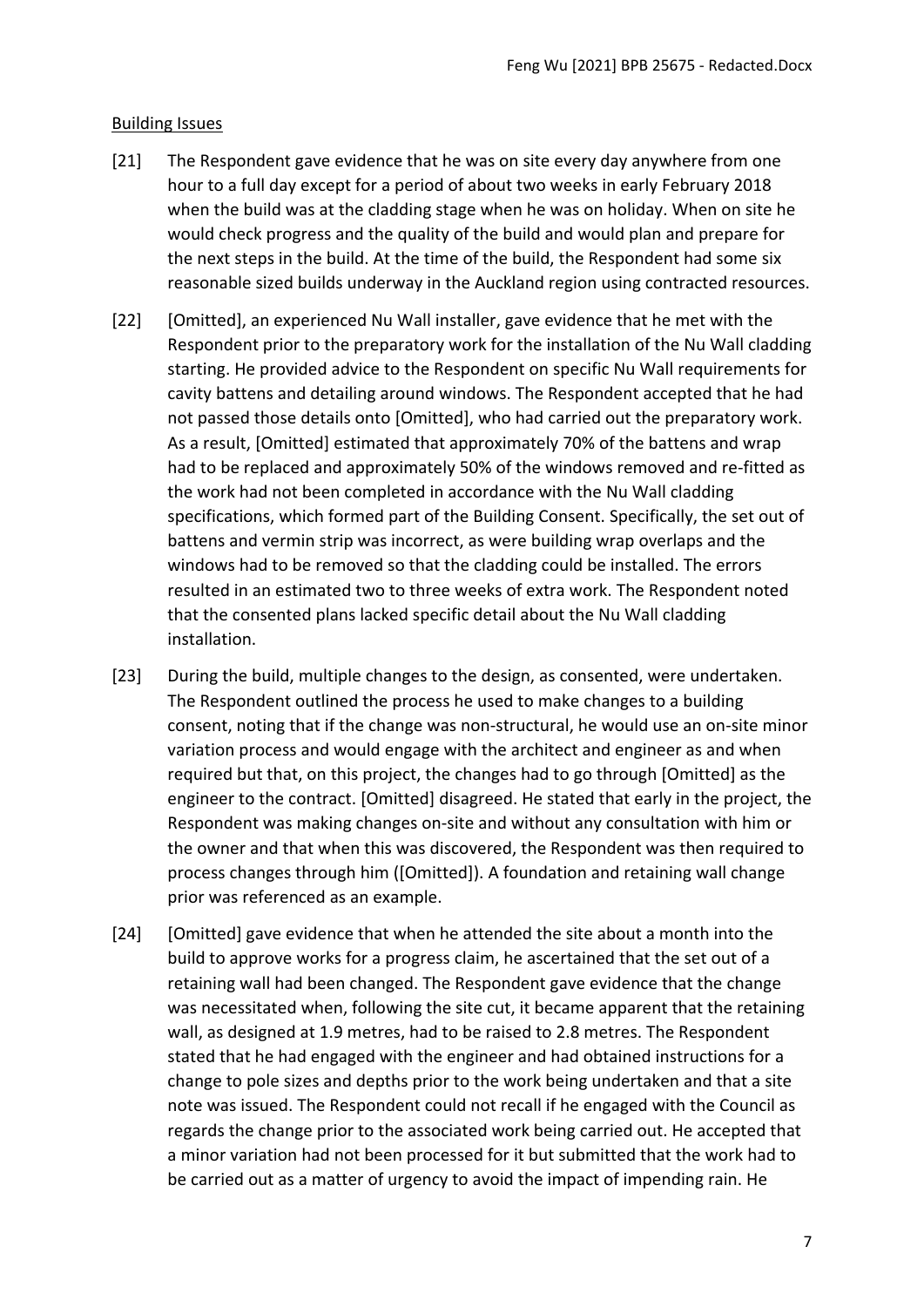stated he informed the Complainants and [Omitted] of the change after it had been carried out.

- [25] Similar evidence was heard as regards a change to the design of stairs to provide the required amount of head clearance. The Respondent stated he dealt with the manufacturer and installer of the stairs about the change but accepted he had not dealt with [Omitted] in relation to it and that he had not done a minor variation for the change. He did process a minor variation for a change of tanking membrane with the Council Inspector after the new product had been installed. He did not consult about the change on the basis that the substituted product was a better product.
- [26] The install of the tanking membrane product behind black walls and the reasons for water penetration was investigated. Evidence was heard that the positioning of a drain coil and a lack of lap at a junction were causes, as was the lack of a drainage connection. The installation of Craft Stone and the underlying substrate was also investigated with regard to possible moisture ingress in a different location to the installation of Craft Stone. The substrate was installed by the Respondent. A specialist installer was engaged to install the Craft Stone. The Respondent stated the work was carried out as per the building consent. The Respondent submitted the water penetrating had resulted from a lack of a capping on adjacent block work and that the work was not complete. The Respondent gave evidence that the cladding was removed, and the tanking was redone so as to satisfy the Council that the work was Building Code compliant.

# <span id="page-7-0"></span>Council Inspections

- [27] The Board obtained a copy of the building consent file, which included the Council inspection records. There were a high number of failed inspections, with the predominant failure reason being a lack of required documentation, including minor variation documentation. The Respondent stated that he was responsible for calling inspections and was on site when they were carried out. If items failed, he would request that the subcontractor responsible attend to the issues. He stated he passed inspection records on, but [Omitted]'s evidence was that he was only provided with records that supported payment claims and that he had to obtain a full record from the Council.
- [28] The Respondent was asked why he did not attend to document requests in a timely manner. The example of a membrane certificate, which was repeatedly sought was given. The Respondent was not able to provide reasons.

### <span id="page-7-1"></span>Health and Safety

[29] A Council inspection on 26 July 2017 was noted as a fail because the site was not safe. The inspection noted: *The inspection cannot continue as site is unsafe.*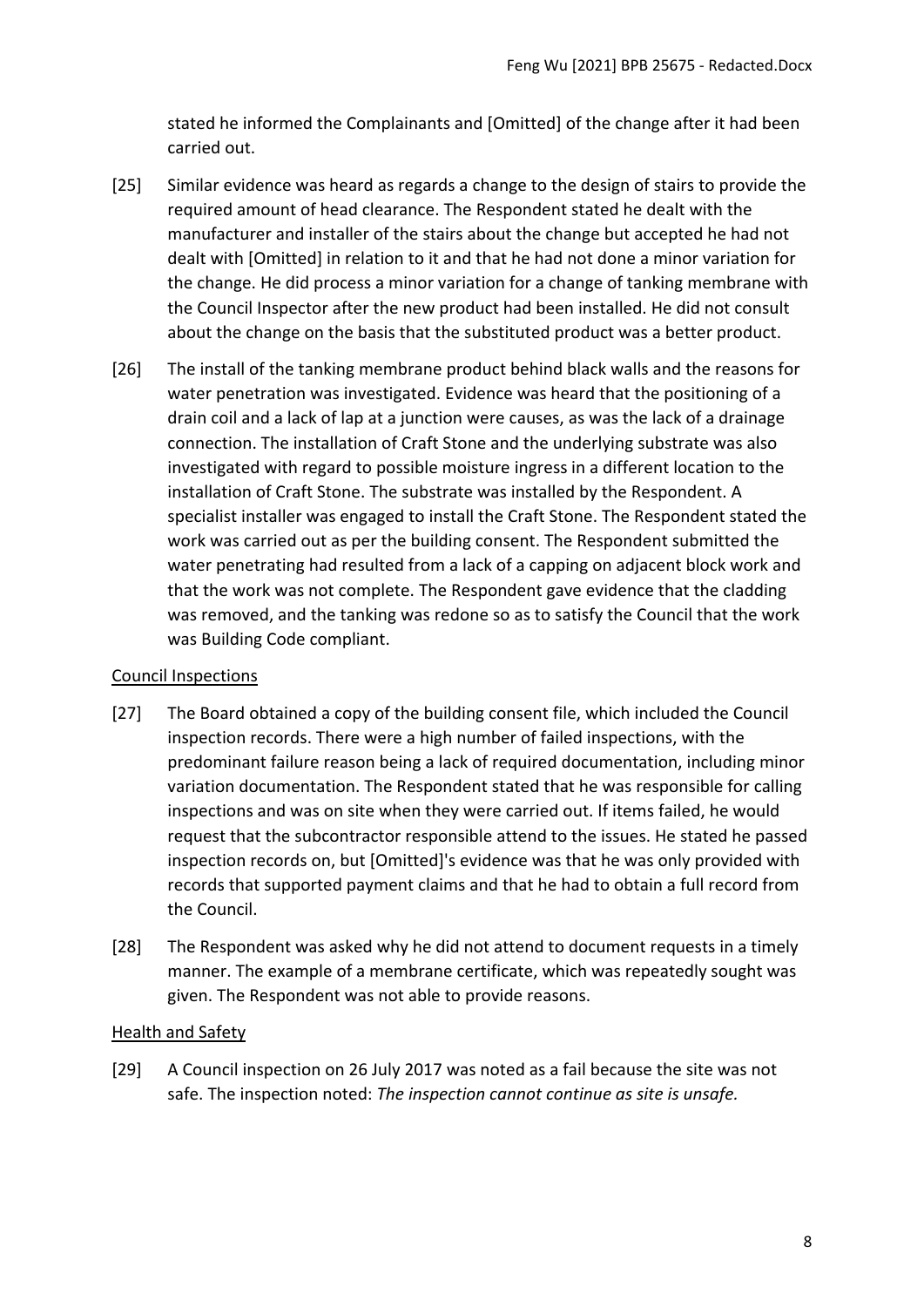[30] An inspection on 22 November 2017 noted:

*Multiple trip hazards , rubbish all over site , was not able to safely negotiate around site, no safety tag on scaffold Owner to clean site before booking any further inspections.* 

[31] The 22 November 2017 inspection was accompanied by photographs showing the state of the site. Samples of those photographs follow:





[32] An inspection on 15 June 2018 continued to record the same issues:

*4....Clean sight... council will not complete any more site visits UNTILL site is clean and scaffold is tagged and deemed safe......* [Omitted] *has instructed*  [Omitted] *this is to be asap or site safe with be informed.*

[33] The Respondent acknowledged the site issues and took responsibility for them. He did not have an explanation for them.

### <span id="page-8-0"></span>Closing Submissions

[34] The Respondent stated that he had learnt from the job and accepted the mistakes he had made during the build. He outlined how he had improved his communication processes and provided a number of references from current clients, which praised his building work and processes and noted that he had not experienced the type of issues that arose on this job since. He outlined his passion for building work and reiterated the difficult working conditions experienced at [Omitted]. He apologised to the Complainants.

# <span id="page-8-1"></span>**Board's Conclusion and Reasoning**

- [35] The Board has decided that the Respondent **has** :
	- (a) carried out or supervised building work or building inspection work in a negligent manner (s 317(1)(b) of the Act);
	- (b) carried out or supervised building work or building inspection work that does not comply with a building consent (s 317(1)(d) of the Act);
	- (c) failed, without good reason, in respect of a building consent that relates to restricted building work that he or she is to carry out (other than as an ownerbuilder) or supervise, or has carried out (other than as an owner-builder) or supervised, (as the case may be), to provide the persons specified in section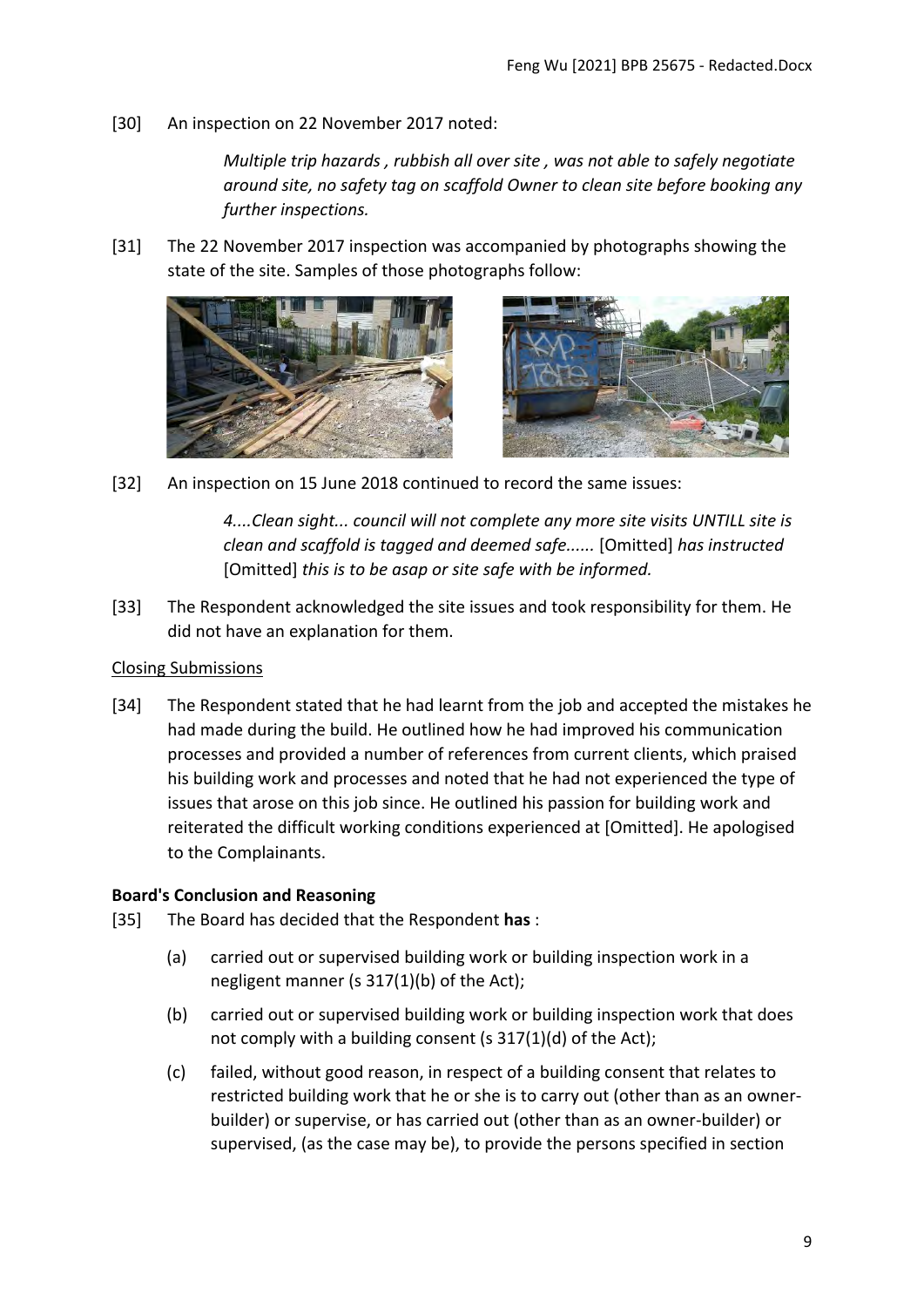88(2) with a record of work, on completion of the restricted building work, in accordance with section 88(1) (s 317(1)(da)(ii) of the Act);

and **should** be disciplined.

[36] The reasons for the Board's decisions follow.

#### <span id="page-9-0"></span>Negligence – Site Licence

- [37] The finding of negligence relates to the Respondent's Site Licence and his overall coordination and oversight of the build. Coordination and oversight are referred to Licensed Building Practitioners Rules 2007 (the Rules) in relation to the competencies required of a Site Licence holder but are not defined terms. The Rules do, however, provide some guidance.
- [38] The Rules, in Competency 3 Organise and Manage Building Projects, note the following competencies:
	- 1.1.3 Describe the relevance of building-related legislation to the construction of Category 1 buildings.

*May include but not limited to – Health and Safety in Employment Act, Construction Contracts Act, Resource Management Act.*

- 3.1.2 Identify need for and seek clarification and/or additional design documentation from the Design Lead, as required.
- 3.1.3 Establish a building site and manage ongoing operations.

*May include but not limited to – access, site signage, temporary water, electricity, other facilities, temporary work, compliance with building consent conditions and the Building Code.*

3.1.4 Monitor construction site performance.

*May include but not limited to – monitoring performance, application of time management and quality assurance, ordering, scheduling materials and efficient use of materials.*

- [39] From the above competencies, it is clear that many of the issues that arose on site came within the Respondent's purview as a Site Licence holder and, in particular, the failure to pass on instructions as regards the requirements for Nu Wall cladding, the failure to quality check as regards the same, the failure to attend to minor variations and documentation requests in a timely manner and the failure to maintain a safe site. The Respondent accepted responsibility for those failings.
- [40] Negligence is the departure by a licensed building practitioner whilst carrying out or supervising building work from an accepted standard of conduct. It is judged against those of the same class of licence as the person whose conduct is being inquired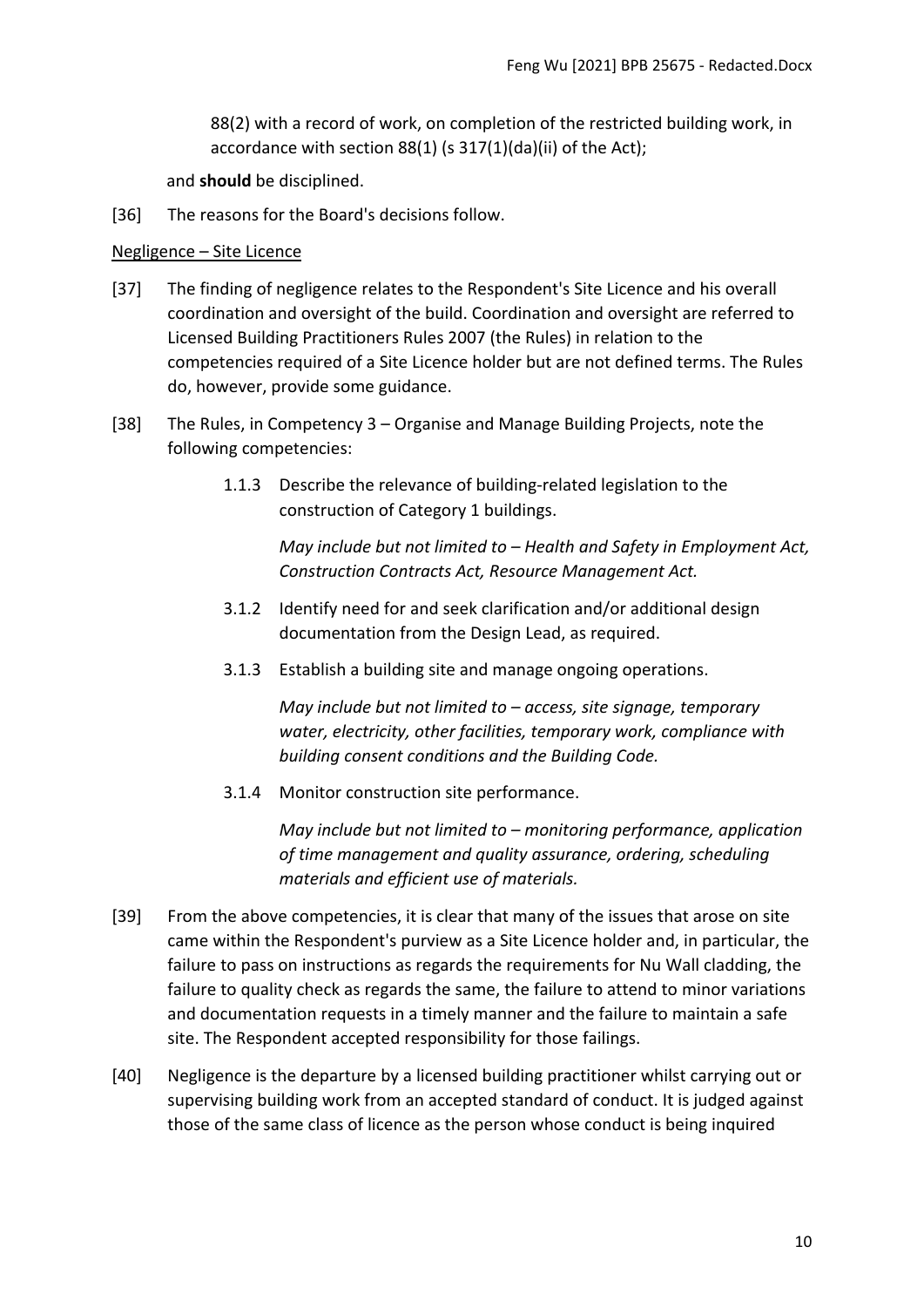into. This is described as the *Bolam<sup>7</sup>* test of negligence which has been adopted by the New Zealand Courts<sup>8</sup>.

- [41] The New Zealand Courts have stated that assessment of negligence in a disciplinary context is a two-stage test<sup>9</sup>. The first is for the Board to consider whether the practitioner has departed from the acceptable standard of conduct of a professional. The second is to consider whether the departure is significant enough to warrant a disciplinary sanction.
- [42] When considering what an acceptable standard is, the Board must have reference to the conduct of other competent and responsible practitioners and the Board's own assessment of what is appropriate conduct, bearing in mind the purpose of the Act<sup>10</sup>. The test is an objective one and, in this respect, it has been noted that the purpose of discipline is the protection of the public by the maintenance of professional standards and that this could not be met if, in every case, the Board was required to take into account subjective considerations relating to the practitioner $^{11}$ .
- [43] The Board notes that the purposes of the Act are:

# *3 Purposes*

*This Act has the following purposes:*

- *(a) to provide for the regulation of building work, the establishment of a licensing regime for building practitioners, and the setting of performance standards for buildings to ensure that—*
	- *(i) people who use buildings can do so safely and without endangering their health; and*
	- *(ii) buildings have attributes that contribute appropriately to the health, physical independence, and well-being of the people who use them; and*
	- *(iii) people who use a building can escape from the building if it is on fire; and*
	- *(iv) buildings are designed, constructed, and able to be used in ways that promote sustainable development:*
- *(b) to promote the accountability of owners, designers, builders, and building consent authorities who have responsibilities for ensuring that building work complies with the building code.*
- [44] The Board also notes, as regards acceptable standards, that all building work must comply with the Building Code<sup>12</sup> and be carried out in accordance with a building

<sup>7</sup> *Bolam v Friern Hospital Management Committee* [1957] 1 WLR 582

<sup>8</sup> *Martin v Director of Proceedings* [2010] NZAR 333 (HC), *F v Medical Practitioners Disciplinary Tribunal* [2005] 3 NZLR 774 (CA)

<sup>9</sup> *Martin v Director of Proceedings* [2010] NZAR 333 (HC), *F v Medical Practitioners Disciplinary Tribunal* [2005] 3 NZLR 774 (CA)

<sup>10</sup> *Martin v Director of Proceedings* [2010] NZAR 333 at p.33

<sup>11</sup> *McKenzie v Medical Practitioners Disciplinary Tribunal* [2004] NZAR 47 at p.71

<sup>&</sup>lt;sup>12</sup> Section 17 of the Building Act 2004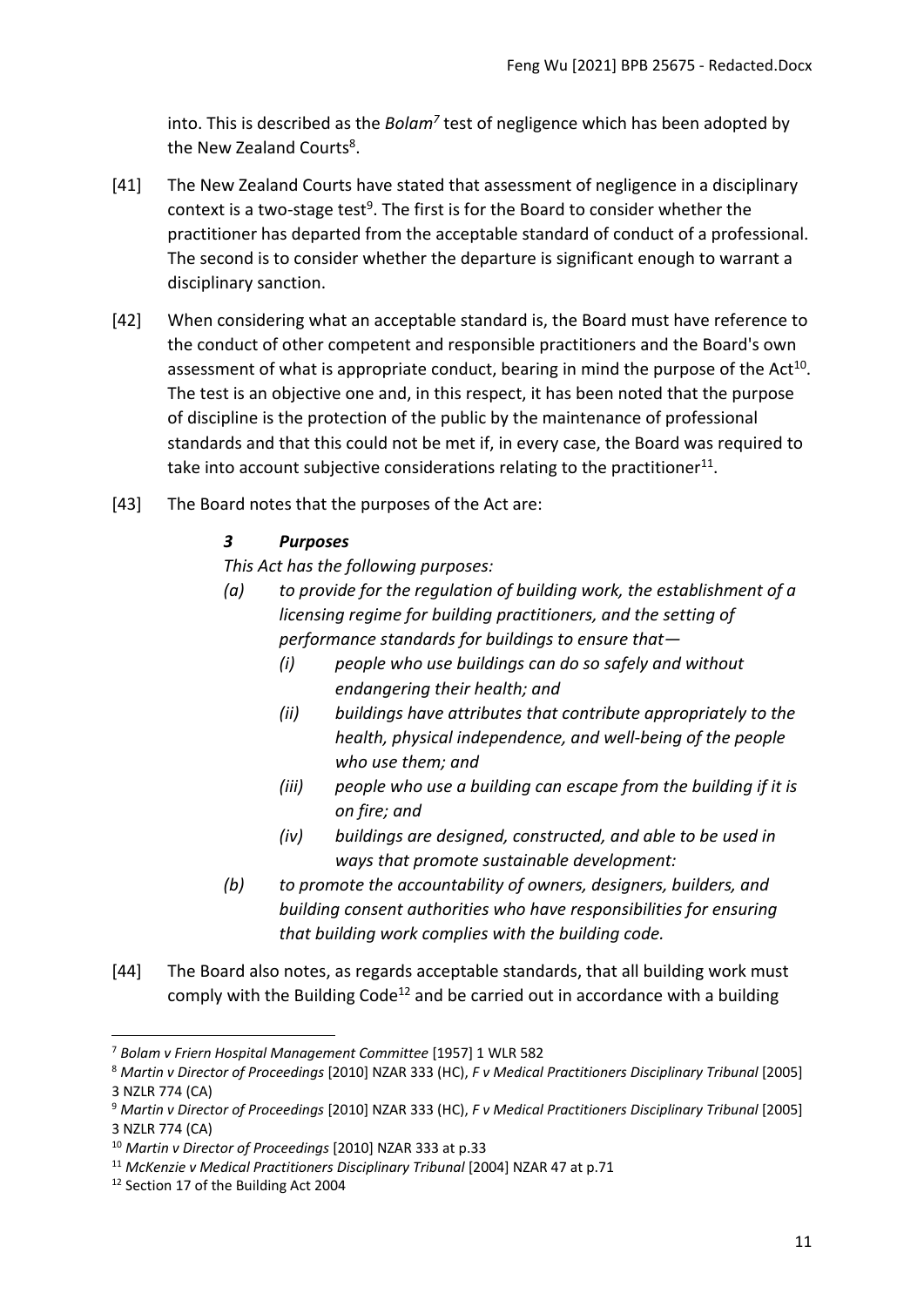consent<sup>13</sup>. As such, when considering what is and is not an acceptable standard, the Building Code and any building consent issued must be taken into account.

[45] Turning to seriousness in *Collie v Nursing Council of New Zealand,<sup>14</sup>* the Court's noted, as regards the threshold for disciplinary matters, that:

> *[21] Negligence or malpractice may or may not be sufficient to constitute professional misconduct and the guide must be standards applicable by competent, ethical and responsible practitioners and there must be behaviour which falls seriously short of that which is to be considered acceptable and not mere inadvertent error, oversight or for that matter carelessness.*

[46] Given the failings noted in paragraph [39] above, and the Respondent's acceptance of those failings, the Board, which includes persons with extensive experience and expertise in the building industry, finds that the Respondent has displayed a lack of reasonably expected care in his direction and oversight of the building work and in his management of the building site. The failings were not minor or trivial and were not mere inadvertence. This is borne out by the repeated nature of the failings, especially with regard to documentation and site safety.

# <span id="page-11-0"></span>Contrary to a Building Consent – Minor Variations

- [47] Under section 40 of the Act, all building work must be carried out in accordance with the building consent issued. Section 40 of the Act provides:
	- *40 Buildings not to be constructed, altered, demolished, or removed without consent*
	- *(1) A person must not carry out any building work except in accordance with a building consent.*
	- *(2) A person commits an offence if the person fails to comply with this section.*
	- *(3) A person who commits an offence under this section is liable on conviction to a fine not exceeding \$200,000 and, in the case of a continuing offence, to a further fine not exceeding \$10,000 for every day or part of a day during which the offence has continued.*
- [48] The process of issuing a building consent and the subsequent inspections under it ensure independent verification that the Building Code has been complied with and that the works will meet the required performance criteria in the Building Code. In doing so, the building consent process provides protection for owners of works and the public at large. This accords with the purposes of the Act as set outlined above in paragraph [43].

<sup>&</sup>lt;sup>13</sup> Section 40(1) of the Building Act 2004

<sup>14</sup> [2001] NZAR 74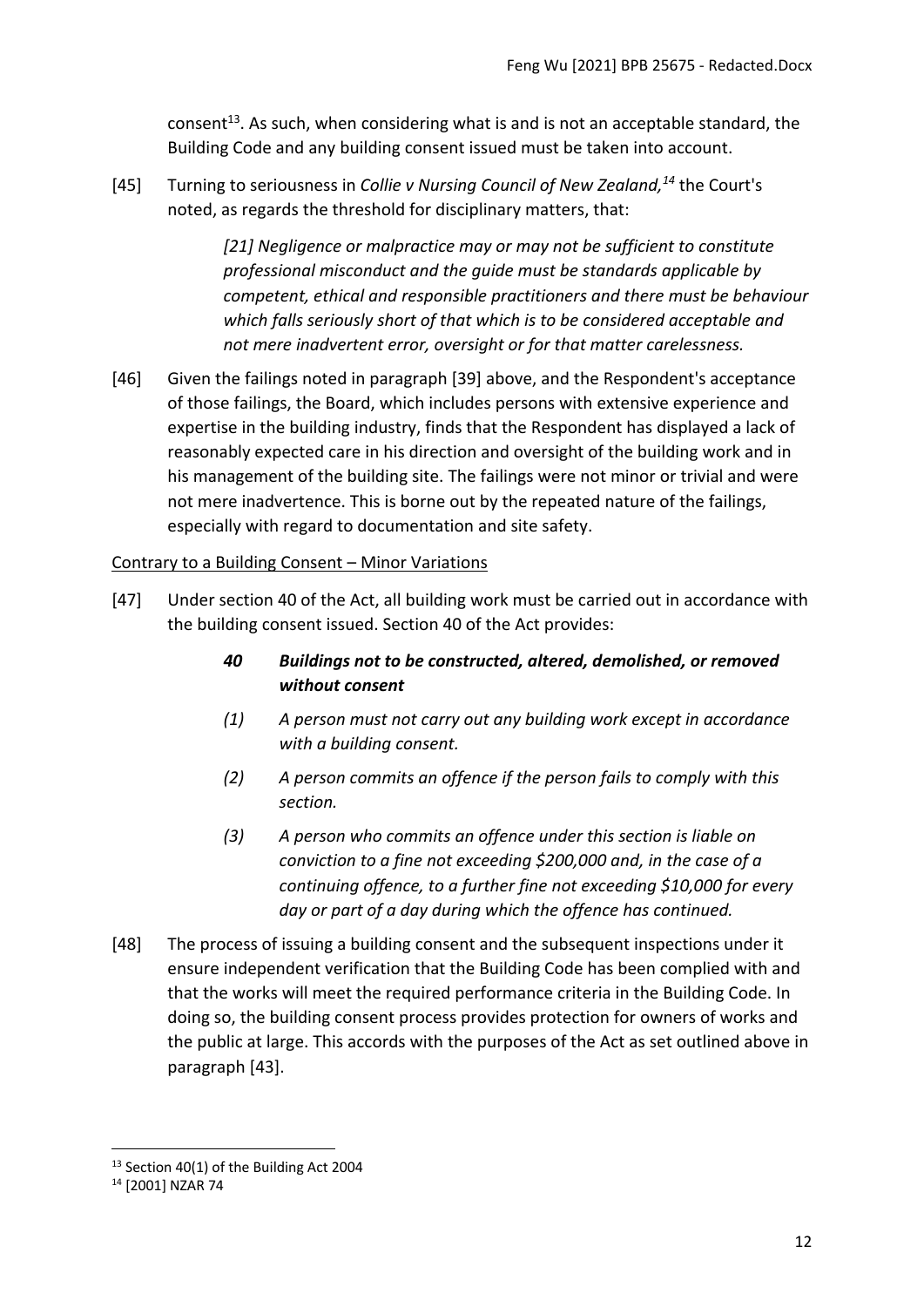- [49] Once a building consent has been granted, any changes to it must be dealt with in the appropriate manner. There are two ways in which changes can be dealt with; by way of a minor variation under section 45A of the Act; or as an amendment to the building consent. The extent of the change to the building consent dictates the appropriate method to be used. The critical difference between the two options is that building work under a building consent cannot continue if an amendment is applied for.
- [50] In this respect, section 45(4) of the Act states:
	- *(4) An application for an amendment to a building consent must,—*
		- *(a) in the case of a minor variation, be made in accordance with section 45A; and*
		- *(b) in all other cases, be made as if it were an application for a building consent, and this section, and sections 48 to 51 apply with any necessary modifications.*
- [51] Section 45A provides a more flexible approach to changes to a building consent for minor variations. Notably, it states:

#### *45A Minor variations to building consents*

- *(1) An application for a minor variation to a building consent—*
	- *(a) is not required to be made in the prescribed form; but*
	- *(b) must comply with all other applicable requirements of section 45.*
- *(2) Sections 48 to 50 apply, with all necessary modifications, to an application for a minor variation.*
- *(3) A building consent authority that grants a minor variation—*
	- *(a) must record the minor variation in writing; but*
	- *(b) is not required to issue an amended building consent.*
- [52] Minor variation is defined in the Building (Minor Variations) Regulations 2009. Regulation 3 defines a minor variation as:

### *3 Minor variation defined*

- *(1) A minor variation is a minor modification, addition, or variation to a building consent that does not deviate significantly from the plans and specifications to which the building consent relates.*
- *(2) The following are examples of minor variations and do not constitute an exhaustive list:*
	- *(a) substituting comparable products (for example, substituting one internal lining for a similar internal lining):*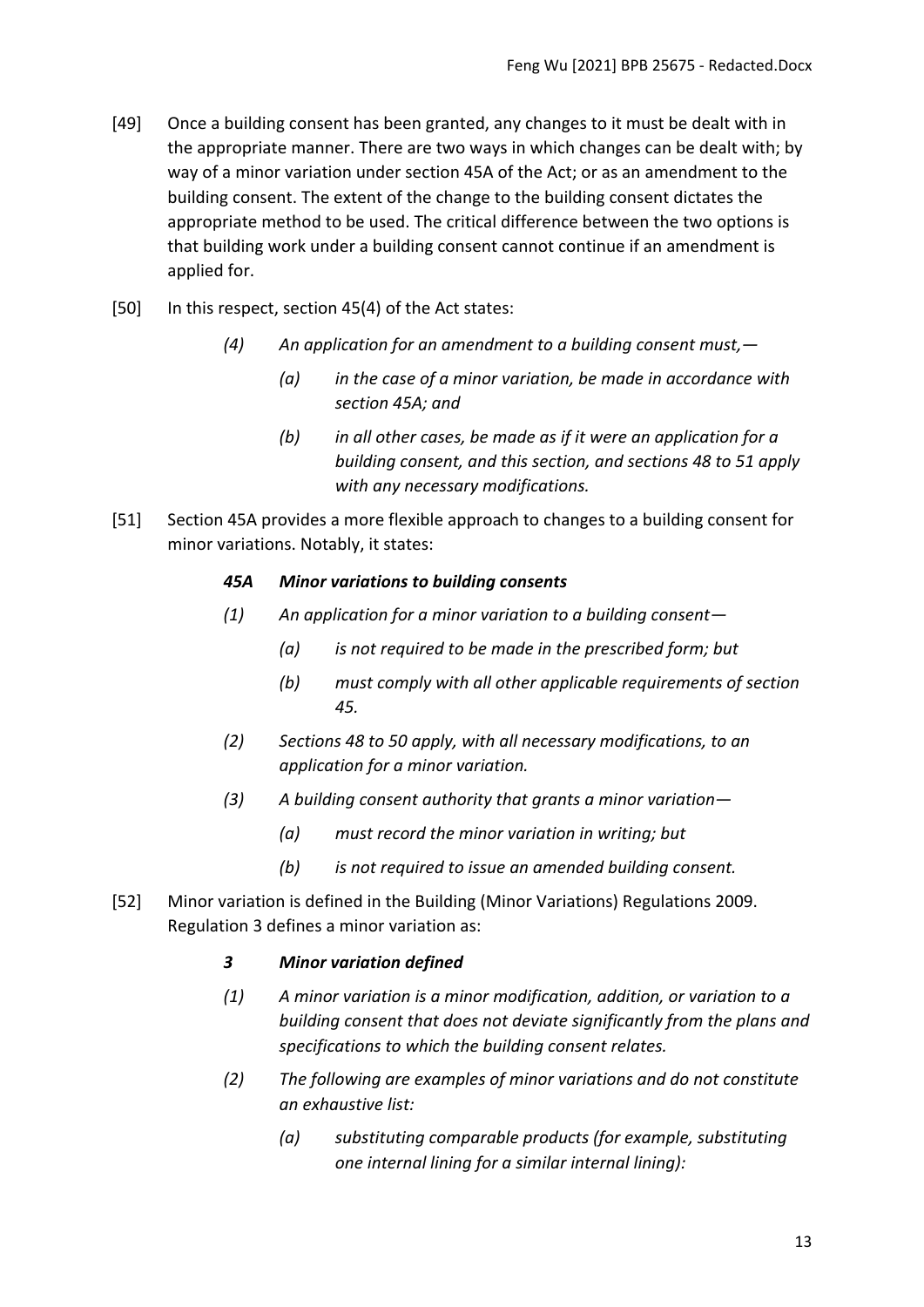- *(b) minor wall bracing changes:*
- *(c) a minor construction change (for example, changing the framing method used around a window):*
- *(d) changing a room's layout (for example, changing the position of fixtures in a bathroom or kitchen).*
- *(3) The examples in subclause (2) are only illustrative of subclause (1) and do not limit it. If an example conflicts with subclause (1), subclause (1) prevails.*
- [53] It is clear from section 45A of the Act that whilst the process for a minor variation is not as onerous as that required for an amendment to a building consent there is, nevertheless, a requirement that the legislative provisions in the Act as regards compliance with the building consent still applies. Most importantly, the building consent authority retains the discretion to refuse a minor variation<sup>15</sup>. To aid the process of applying for a minor variation, most building consent authorities have a minor variation application form.
- [54] The fact that a minor variation has to be applied for and can either be granted or refused implies that the building work that relates to it must follow rather than proceed the application. The legislative framework does not allow a minor variation to be carried out and then, once complete, to be retrospectively applied for. In this respect, it must also be borne in mind the potential consequences of a minor variation that has been completed but not yet applied for being refused. The associated building work would either have to be deconstructed or an application for a certificate of acceptance sought<sup>16</sup>.
- [55] It must also be noted, as regards a licensed building practitioner's obligations, that section 89 of the Act places a positive burden on a licensed building practitioner to notify a building consent authority of a breach of a building consent:
	- *89 Licensed building practitioner must notify building consent authority of breaches of building consent*
	- *(1) A licensed building practitioner must, if he or she is of the view that any building work carried out under a building consent does not comply with that consent, notify—*
		- *(a) the territorial authority in whose district the building is situated; and*
		- *(b) the owner.*
	- *(2) The notification must—*

<sup>&</sup>lt;sup>15</sup> Sections 48, 49 and 50 of the Act provide for the processing, granting and refusal of building consents <sup>16</sup> Section 96 of the Act allows a Territorial Authority to issue a certificate of acceptance for unconsented building work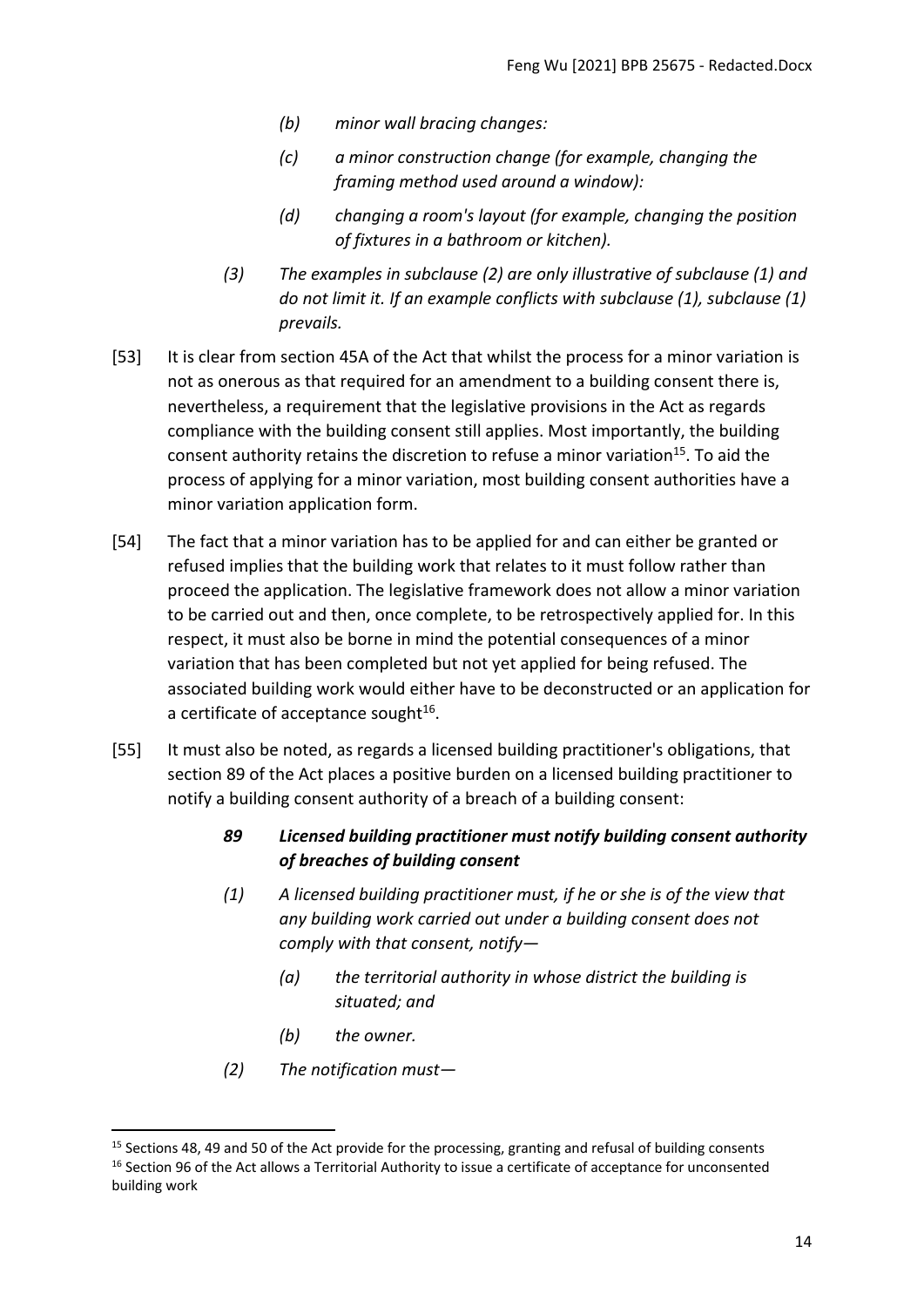- *(a) state that the licensed building practitioner is of the view that building work carried out under the building consent does not comply with that consent; and*
- *(b) state how the building work does not so comply; and*
- *(c) be given as soon as practicable after the licensed building practitioner forms that view.*
- [56] In *Tan v Auckland Council<sup>17</sup>* the High Court, whilst dealing with a situation where no building consent had been obtained, stated the importance of the consenting process as follows:

*[35] The building consent application process ensures that the Council can check that any proposed building work is sufficient to meet the purposes described in s 3 (of the Act). If a person fails to obtain a building consent that deprives the Council of its ability to check any proposed building work.* 

- [57] The same applies to the ongoing verification of building work against the requirements of the building consent. A failure to notify the Council of changes to the consented documents prior to them being carried out defeats the purpose of the process.
- [58] Unlike negligence, contrary to a building consent is a form of strict liability offence. All that has to be proven is that the building consent has not been complied with. No fault or negligence has to be established<sup>18</sup>.
- [59] The Respondent accepted his wrongdoing with regard to section 317(1)(d) of the Act. That was a responsible course to take, and it was supported by the evidence the Board received. The acknowledgement will be taken into consideration by the Board when considering matters of penalty, costs and publication.

# <span id="page-14-0"></span>Record of Work

- [60] The Respondent also acknowledged his failure to provide a record of work on completion of restricted building work<sup>19</sup> to the owner and the territorial authority as per the statutory requirement under section 88(1) of the Building Act 2004. He accepted that he did not have a good reason for the non-provision.
- [61] Failing to provide a record of work is a ground for discipline under section 317(1)(da)(ii) of the Act. In order to find that ground for discipline proven, the Board need only consider whether the Respondent had "good reason" for not providing a record of work on "completion" of the restricted building work. Each and every licensed building practitioner who carries out restricted building work must provide a record of work. The Respondent was reminded of this obligation and that he

<sup>17</sup> [2015] NZHC 3299 [18 December 2015]

<sup>18</sup> *Blewman v Wilkinson* [\[1979\] 2 NZLR 208](http://www.lexisnexis.com/nz/legal/search/enhRunRemoteLink.do?A=0.2086159965275617&service=citation&langcountry=AU&backKey=20_T27461068952&linkInfo=F%23NZ%23NZLR%23vol%252%25sel1%251979%25page%25208%25year%251979%25sel2%252%25&ersKey=23_T27461068929)

 $19$  Restricted Building Work is defined by the Building (Definition of Restricted Building Work) Order 2011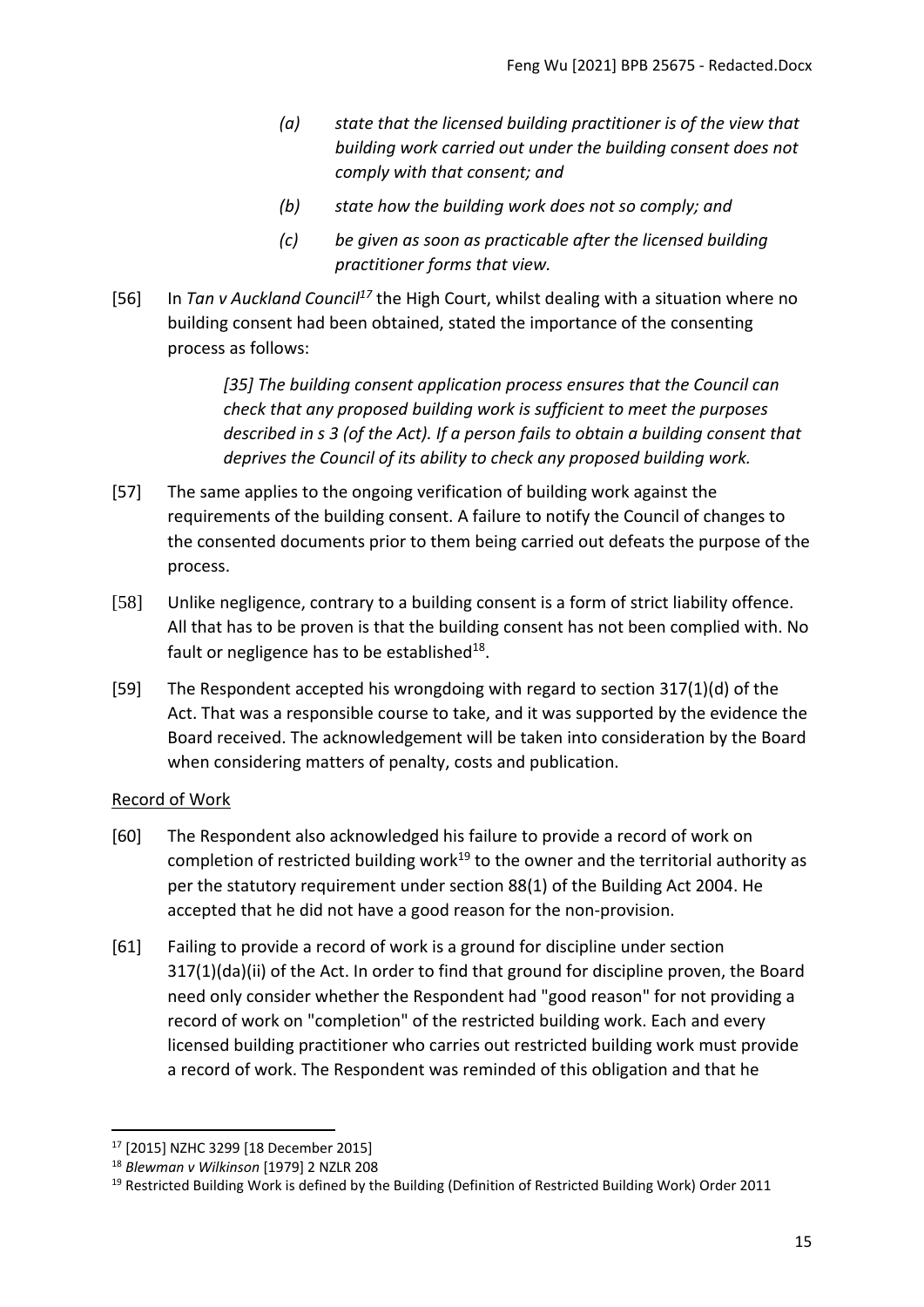cannot provide a record of work for restricted building work that was carried out or supervised by another Licensed Building Practitioner.

[62] The Respondent noted payment issues as the reason why he had not provided a record of work sooner than he did. The Board has repeatedly stated that a Record of Work is a statutory requirement, not a negotiable term of a contract. The requirement for it is not affected by the terms of a contract, nor by contractual disputes. The Respondent should also note that the requirement is on the licensed building practitioner to provide a record of work, not on the owner or territorial authority to demand one. He is required to act of his own accord and not wait for others to remind him of his obligations.

## <span id="page-15-0"></span>**Penalty, Costs and Publication**

- [63] Having found that one or more of the grounds in section 317 applies, the Board must, under section 318 of the Act<sup>i</sup>, consider the appropriate disciplinary penalty, whether the Respondent should be ordered to pay any costs and whether the decision should be published.
- [64] The Respondent made submissions at the hearing as regards penalty, costs and publication.

### <span id="page-15-1"></span>Penalty

[65] The purpose of professional discipline is to uphold the integrity of the profession; the focus is not punishment, but the enforcement of a high standard of propriety and professional conduct. The Board does note, however, that the High Court in *Patel v Complaints Assessment Committee*<sup>20</sup> commented on the role of "punishment" in giving penalty orders stating that punitive orders are, at times, necessary to provide a deterrent and to uphold professional standards. The Court noted:

> *[28] I therefore propose to proceed on the basis that, although the protection of the public is a very important consideration, nevertheless the issues of punishment and deterrence must also be taken into account in selecting the appropriate penalty to be imposed.*

- [66] The Board also notes that in *Lochhead v Ministry of Business Innovation and Employment,* <sup>21</sup> the Court noted that whilst the statutory principles of sentencing set out in the Sentencing Act 2002 do not apply to the Building Act, they do have the advantage of simplicity and transparency. The Court recommended adopting a starting point for a penalty based on the seriousness of the disciplinary offending prior to considering any aggravating and/or mitigating factors.
- [67] The Respondent accepted his wrongdoing as regards the charges under sections 317(1)(d) and 317(1)(da)(ii) of the Act. The Board made an additional finding with respect to section 317(1)(b) of the Act. Combined, the matters are serious. A

<sup>20</sup> HC Auckland CIV-2007-404-1818, 13 August 2007 at p 27

<sup>21</sup> 3 November 2016, CIV-2016-070-000492, [2016] NZDC 21288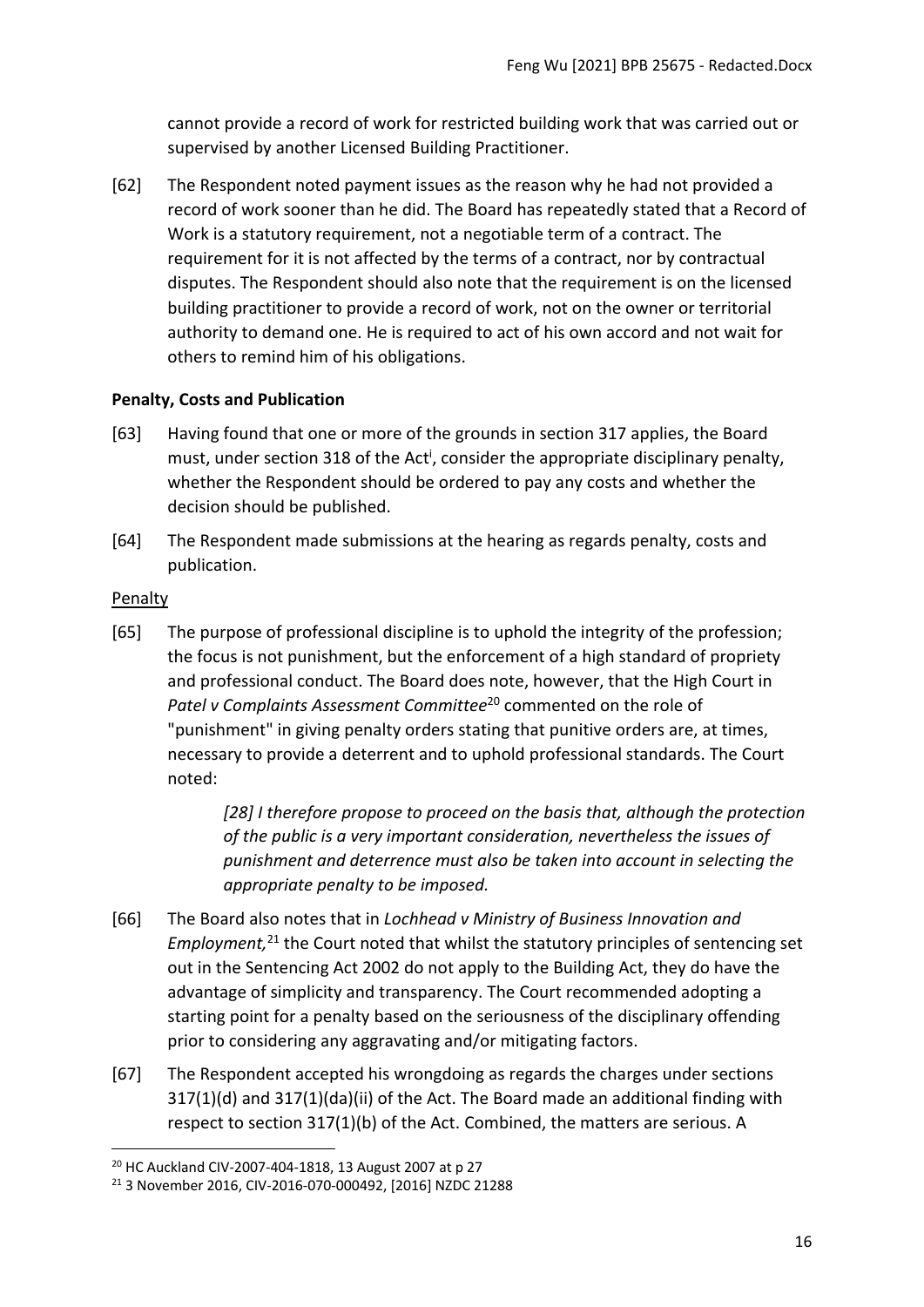commensurate penalty was required. There are multiple mitigating factors. Principal among them is the responsible attitude the Respondent took to the disciplinary hearing. His acceptance or responsibility and willingness to learn from the events and to change his systems and processes warrant a lesser penalty being imposed. Similarly, the Respondent's apology is a mitigating factor, as are the references provided. In this respect, the Board accepted that the Respondent's conduct at the time of the complaint might not reflect his current methods and practices.

[68] Counsel submitted that a modest fine of \$2,000 was appropriate. The Board, based on the above, decided that a fine was appropriate and set it at \$2,500.

### <span id="page-16-0"></span>**Costs**

- [69] Under section 318(4) the Board may require the Respondent "to pay the costs and expenses of, and incidental to, the inquiry by the Board."
- [70] The Respondent should note that the High Court has held that 50% of total reasonable costs should be taken as a starting point in disciplinary proceedings and that the percentage can then be adjusted up or down having regard to the particular circumstances of each case<sup>22</sup>.
- [71] In *Collie v Nursing Council of New Zealand,*<sup>23</sup> where the order for costs in the tribunal was 50% of actual costs and expenses, the High Court noted that:

*But for an order for costs made against a practitioner, the profession is left to carry the financial burden of the disciplinary proceedings, and as a matter of policy that is not appropriate.*

[72] In *Kenneth Michael Daniels v Complaints Committee 2 of the Wellington District Law Society*, <sup>24</sup> the High Court noted:

> *[46] All cases referred to in Cooray were medical cases and the Judge was careful to note that the 50 per cent was the general approach that the Medical Council took. We do not accept that if there was any such approach, it is necessarily to be taken in proceedings involving other disciplinary bodies. Much will depend upon the time involved, actual expenses incurred, attitude of the practitioner bearing in mind that whilst the cost of a disciplinary action by a professional body must be something of a burden imposed upon its members, those members should not be expected to bear too large a measure where a practitioner is shown to be guilty of serious misconduct.*

*[47] Costs orders made in proceedings involving law practitioners are not to be determined by any mathematical approach. In some cases 50 per cent will be too high, in others insufficient.*

<sup>22</sup> *Cooray v The Preliminary Proceedings Committee* HC, Wellington, AP23/94, 14 September 1995, *Macdonald v Professional Conduct Committee,* HC, Auckland, CIV 2009-404-1516, 10 July 2009, *Owen v Wynyard* HC, Auckland, CIV-2009-404-005245, 25 February 2010.

<sup>23</sup> [2001] NZAR 74

<sup>24</sup> CIV-2011-485-000227 8 August 2011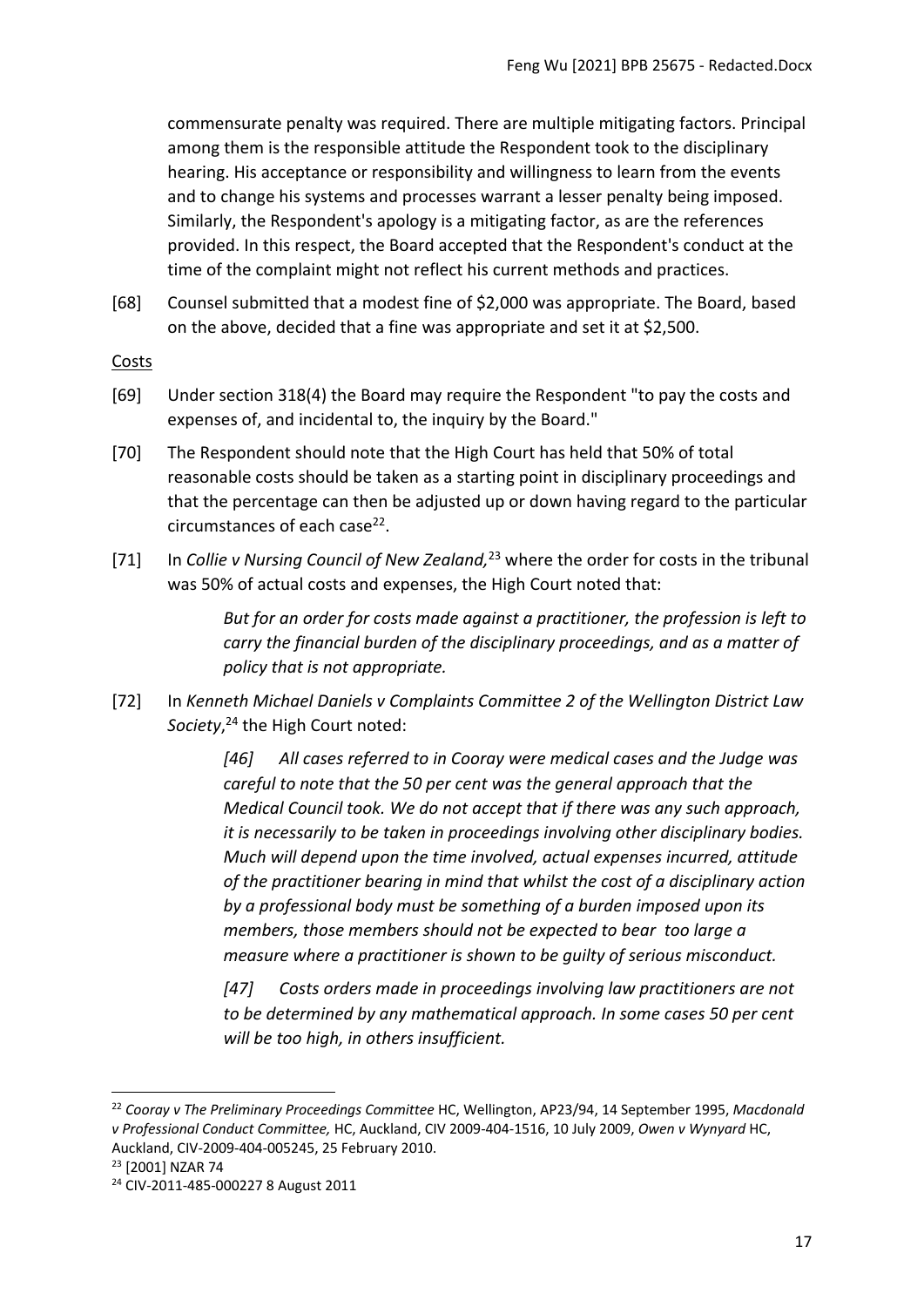- [73] The Board has adopted an approach to costs that uses a scale based on 50% of the average costs of different categories of hearings, simple, moderate and complex. The current matter was moderately complex. Adjustments based on the High Court decisions above are then made.
- [74] The Board's normal scale of costs for a half-day hearing is \$3,500. That is an appropriate starting point. The amount is reduced to \$3,000 on the basis of the Respondent's cooperative approach to the hearing.

## <span id="page-17-0"></span>Publication

[75] As a consequence of its decision, the Respondent's name and the disciplinary outcomes will be recorded in the public register maintained as part of the Licensed Building Practitioners' scheme as is required by the Act<sup>25</sup>. The Board is also able, under section 318(5) of the Act, to order publication over and above the public register:

> *In addition to requiring the Registrar to notify in the register an action taken by the Board under this section, the Board may publicly notify the action in any other way it thinks fit.*

- [76] As a general principle, such further public notification may be required where the Board perceives a need for the public and/or the profession to know of the findings of a disciplinary hearing. This is in addition to the Respondent being named in this decision.
- [77] Within New Zealand, there is a principle of open justice and open reporting, which is enshrined in the Bill of Rights Act 1990<sup>26</sup>. The Criminal Procedure Act 2011 sets out grounds for suppression within the criminal jurisdiction<sup>27</sup>. Within the disciplinary hearing jurisdiction, the courts have stated that the provisions in the Criminal Procedure Act do not apply but can be instructive<sup>28</sup>. The High Court provided guidance as to the types of factors to be taken into consideration in *N v Professional Conduct Committee of Medical Council<sup>29</sup> .*
- [78] The courts have also stated that an adverse finding in a disciplinary case usually requires that the name of the practitioner be published in the public interest<sup>30</sup>. It is, however, common practice in disciplinary proceedings to protect the names of other persons involved as naming them does not assist the public interest.
- [79] Based on the above, the Board will not order further publication. The matter occurred in 2018, and the effects of publication now could be disproportionate.

 $25$  Refer sections 298, 299 and 301 of the Act

<sup>&</sup>lt;sup>26</sup> Section 14 of the Act

<sup>&</sup>lt;sup>27</sup> Refer sections 200 and 202 of the Criminal Procedure Act

<sup>28</sup> *N v Professional Conduct Committee of Medical Council* [2014] NZAR 350

 $29$  ibid

<sup>&</sup>lt;sup>30</sup> Kewene v Professional Conduct Committee of the Dental Council [2013] NZAR 1055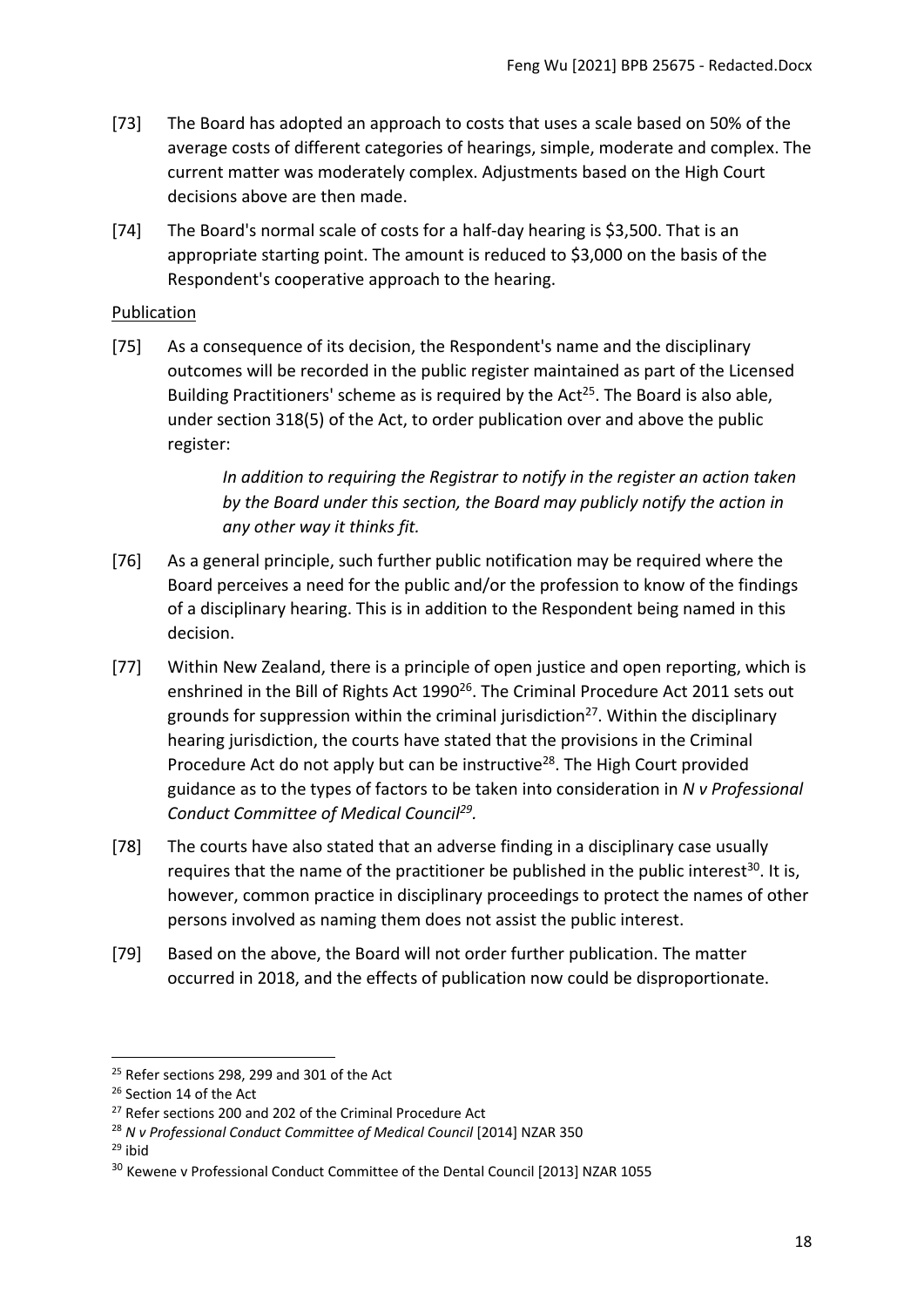## <span id="page-18-0"></span>**Section 318 Order**

- [80] For the reasons set out above, the Board directs that:
	- **Penalty: Pursuant to section 318(1)(d) of the Building Act 2004, the Respondent is fined \$2,500.**
	- **Costs: Pursuant to section 318(4) of the Act, the Respondent is ordered to pay costs of \$3,000 (GST included) towards the costs of, and incidental to, the inquiry of the Board.**
	- **Publication: The Registrar shall record the Board's action in the Register of Licensed Building Practitioners in accordance with section 301(l)(iii) of the Act.**

**In terms of section 318(5) of the Act, there will not be action taken to publicly notify the Board's action, except for the note in the Register and the Respondent being named in this decision.**

[81] The Respondent should note that the Board may, under section 319 of the Act, suspend or cancel a licensed building practitioner's licence if fines or costs imposed as a result of disciplinary action are not paid.

# <span id="page-18-1"></span>**Right of Appeal**

[82] The right to appeal Board decisions is provided for in section 330(2) of the Act<sup>ii</sup>.

Signed and dated this 12<sup>th</sup> day of April 2022.

**Mr M Orange**  Presiding Member

### <sup>i</sup> *Section 318 of the Act*

- *(1) In any case to which section 317 applies, the Board may*
	- *(a) do both of the following things:*
		- *(i) cancel the person's licensing, and direct the Registrar to remove the person's name from the register; and*